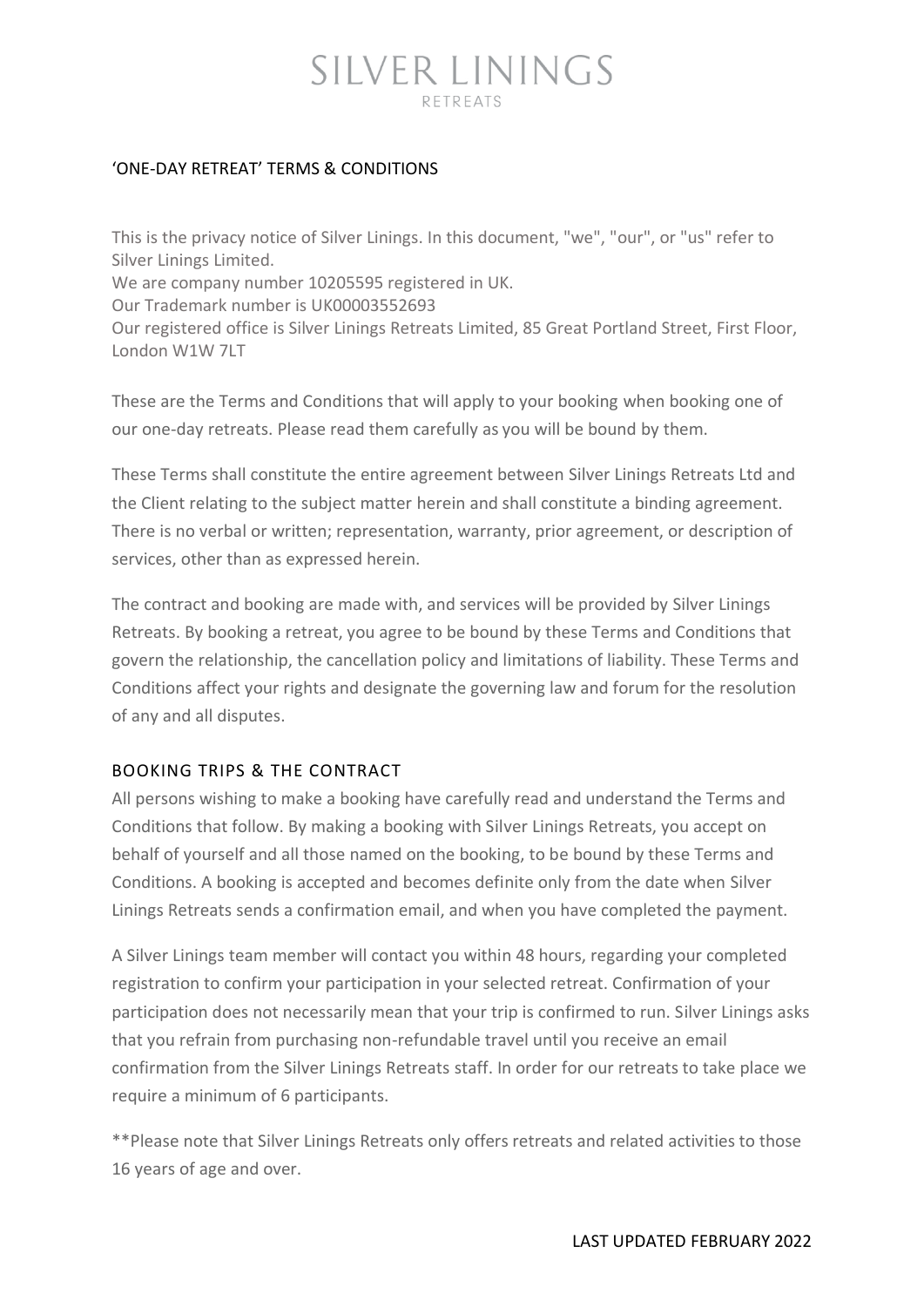## PRICING

All retreat prices shown are per person and are generally quoted in GBP & USD depending on the location of the partner hotel.

Silver Linings Retreats is not responsible for any fees incurred due to currency exchange or fees charged by your credit card/bank for processing funds in another currency.

Silver Linings Retreats reserves the right to alter the prices of any of the travel arrangements shown on our website. You will be advised of the current price of the travel arrangement you wish to book before your contract is confirmed.

Unless stated otherwise, the price of your travel arrangement includes each and all of the component parts described within your booking confirmation invoice.

Not included in the price of your travel arrangement is flights, transport, travel insurance, excess baggage charges, tipping and any food or drink or additional excursions or activities which are not confirmed as being part of your retreat Wellness Package. Additionally, any items or services purchased during a retreat are not included in the cost of your travel arrangement unless specifically stated.

## MEDICAL CONDITIONS & SPECIAL REQUIREMENTS

The Client must inform Silver Linings Retreats on our registration form of any medical conditions, pregnancy, disability or any other mental and or physical condition which may affect fitness to travel, including medications you are currently taking. Failure to notify us may result in the Client being refused certain activities during the retreat at the Client's own expense. Some retreats may be unsuitable for Clients due to age, mobility, disability, pregnancy or physical or mental conditions, please email us if you have concerns.

It is absolutely vital that you are accurate with your fitness level and medical conditions for your own safety.

Silver Linings will do its best to meet special requests including dietary or physical limitations, but such requests may not always be possible depending on the retreat, in which case Silver Linings reserves the right to refuse Clients with certain conditions.

Silver Linings Retreats will do its best to meet Client's special requests including dietary requests, but such requests do not form part of the Contract and therefore Silver Linings is not liable for not providing these requests.

As a client, you MUST carry medical insurance. Medical facilities vary from country to country and Silver Linings will do its absolute best to bring you to a proper medical facility as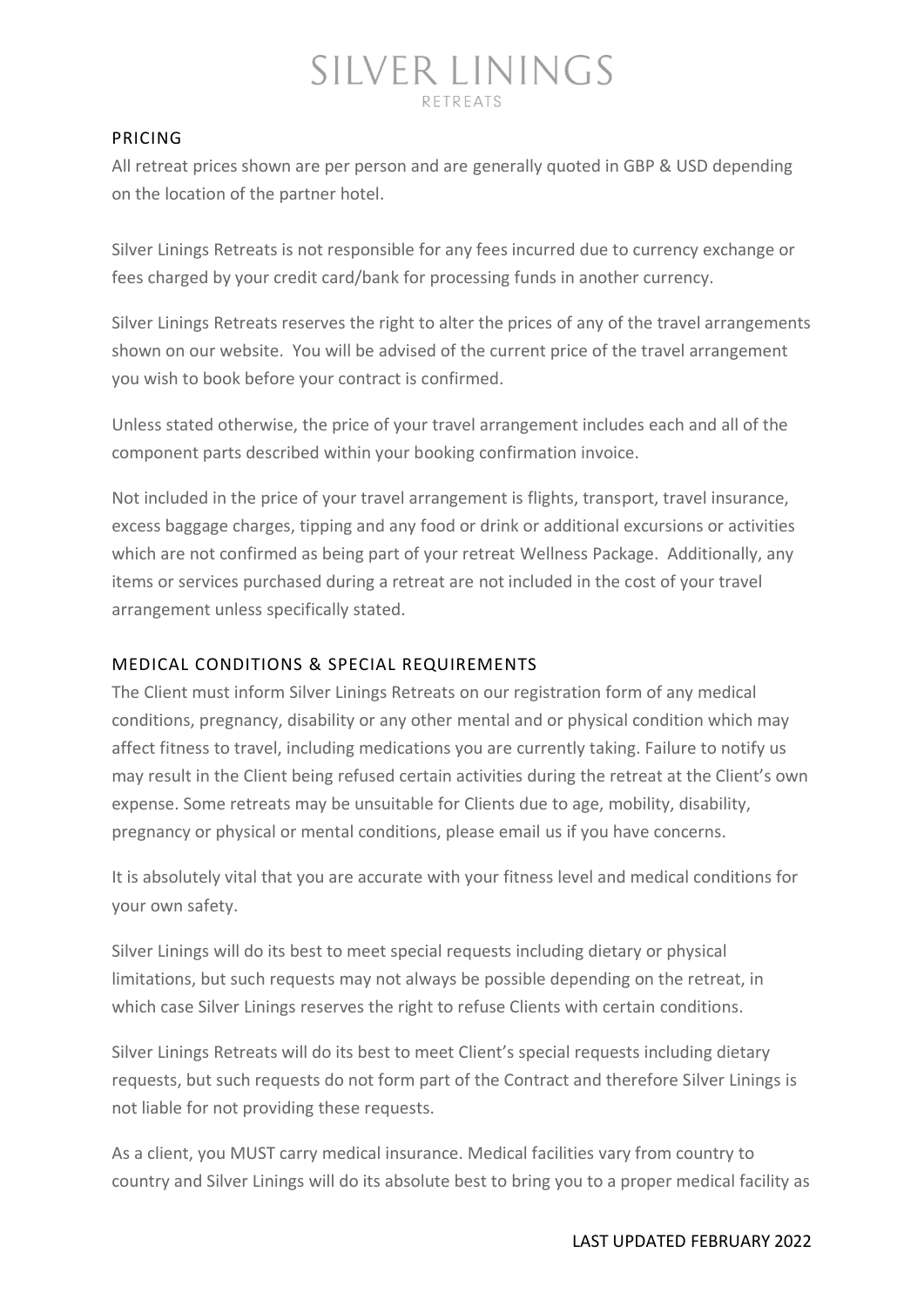## SILVER LININGS RETREATS

needed but makes no representations and gives no warranties in relation to the standard of such treatment.

## CANCELLATION OF A RETREAT BY THE CLIENT

Any cancellation by a Client must be made in writing (via email) and be acknowledged by Silver Linings in writing (via email).

Your booking is non-refundable. However, if you cancel, your retreat can be transferred over to another retreat date within two calendar years. If your trip is not offered again, you can switch locations and fees can be transferred.

You may also 'gift' your retreat to a friend or loved one.

Fees can be refunded in special circumstances including:

- **Serious injury or illness of the client**
- **Serious injury or illness of close family member**

In the case of a natural disaster, Silver Linings Retreats applies to the "act of god" rule and no fees will be reversed.

## CANCELLATION OF A RETREAT BY SILVER LININGS RETREATS

Silver Linings reserves the right to cancel any retreat for any reason but will not cancel a retreat less than 30 days before the retreat start date except for unusual or unforeseen circumstances outside Silver Linings' control. When a retreat is cancelled by Silver Linings before the agreed date of departure for any reason other than the fault of the Client, the Client can either:

Transfer their booking to another retreat taking place within two calendar years, or:

Receive a full refund of all monies paid under the contract as soon as possible.

Silver Linings is not responsible for any incidental expenses or consequential losses that the Client may have incurred as a result of the booking such as visas, vaccinations, nonrefundable flights or rail tickets, non-refundable car parking or other fees, loss of earnings, or loss of enjoyment, etc. If the Client is offered a refund but requests an alternate retreat of a higher value than that originally booked, then the Client must pay the difference in price.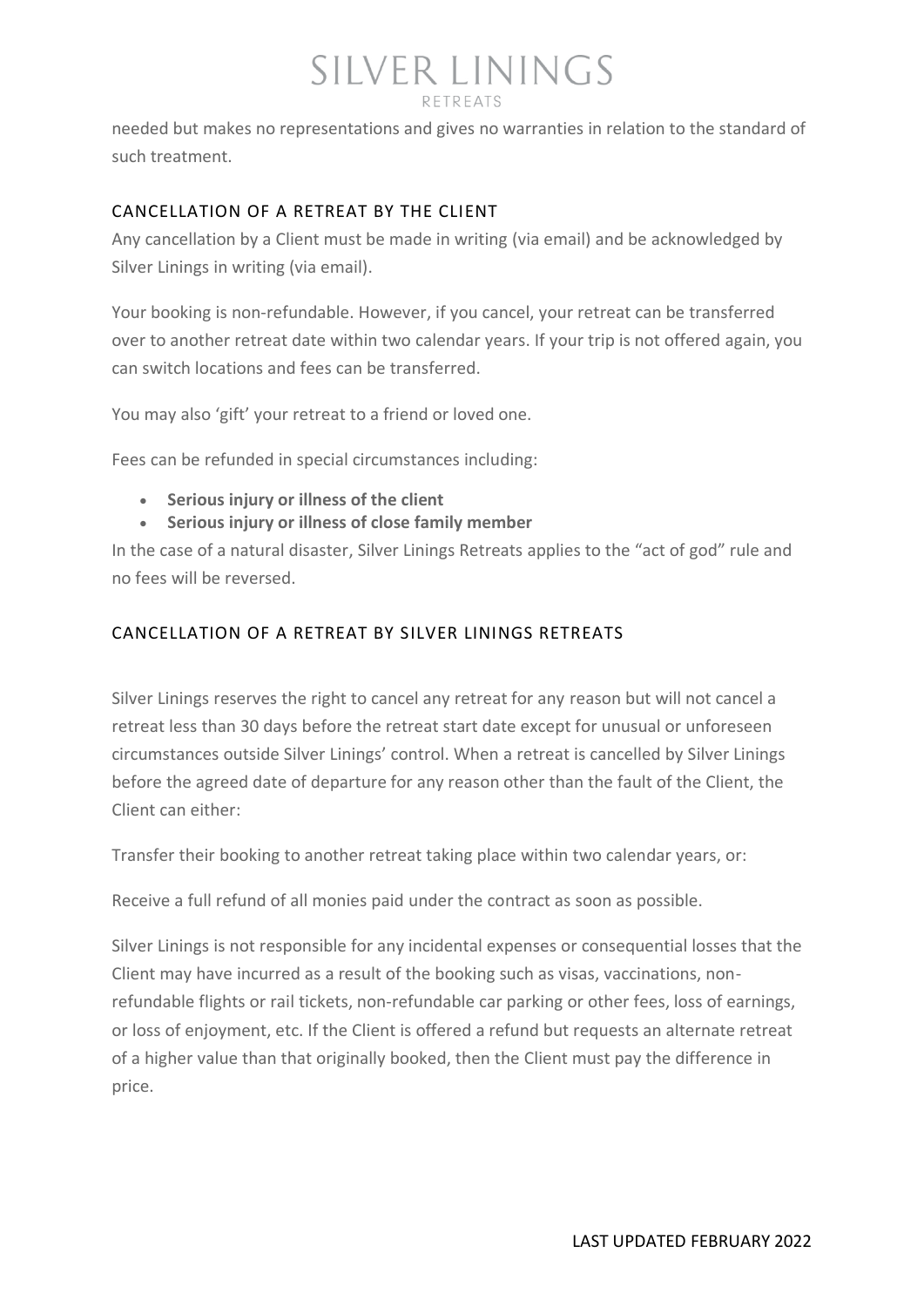## SILVER LININGS RETREATS

Where after departure a significant element of the trip contracted for cannot be provided, Silver Linings will make suitable alternative arrangements for the continuation of the trip. If it is not possible to provide a suitable alternative or the Client reasonably rejects any suitable alternatives, Silver Linings will provide the Client a refund of unused tour portions. Where a significant alteration or cancellation occurs which is not due to Force Majeure or other circumstances beyond the Silver Linings' control, Silver Linings will in some circumstances offer compensation.

Significant alterations do not include the substitution of a transportation method, modification of itineraries, change in hotel accommodation or meal offering.

## AIRFARE

Silver Linings retreat Wellness Packages do not include national or international airfares. Silver Linings strongly recommends you wait until the trip is confirmed to run before booking airfares or making any non-refundable travel arrangements.

## TRAVEL & HEALTH INSURANCE

Silver Linings recommends Clients obtain travel medical insurance. This insurance must cover personal injury and emergency medical expenses including, but not limited to, helicopter evacuation, air ambulance and repatriation.

It is strongly recommended the coverage be extended to include cancellation, curtailment, and all other expenses that might arise as a result of loss, damage, injury, delay or inconvenience occurring to the Client during travel. Silver Linings have no liability for loss, theft of or damage to baggage or personal effects. Personal belongings lost or stolen while unattended by the client in public lounges or other public areas, whether on board a train, bus, or other mode of transportation, publicly owned or operated by Silver Linings or elsewhere, are not reimbursable. Losses due to ordinary wear and tear, and other acts of God are not reimbursable. Silver Linings cannot accept responsibility for and in no event shall be liable for loss or damage of valuables or other articles left in or on facilities used by Silver Linings such as hotels, huts, expedition vehicles, boats or any other mode of transportation.

The Client acknowledges that the Silver Linings Wellness Packages do not include insurance and that the Client has been advised to obtain separate coverage at an additional cost. When obtaining travel insurance, the Client must ensure the insurer is aware of the type of travel to be undertaken.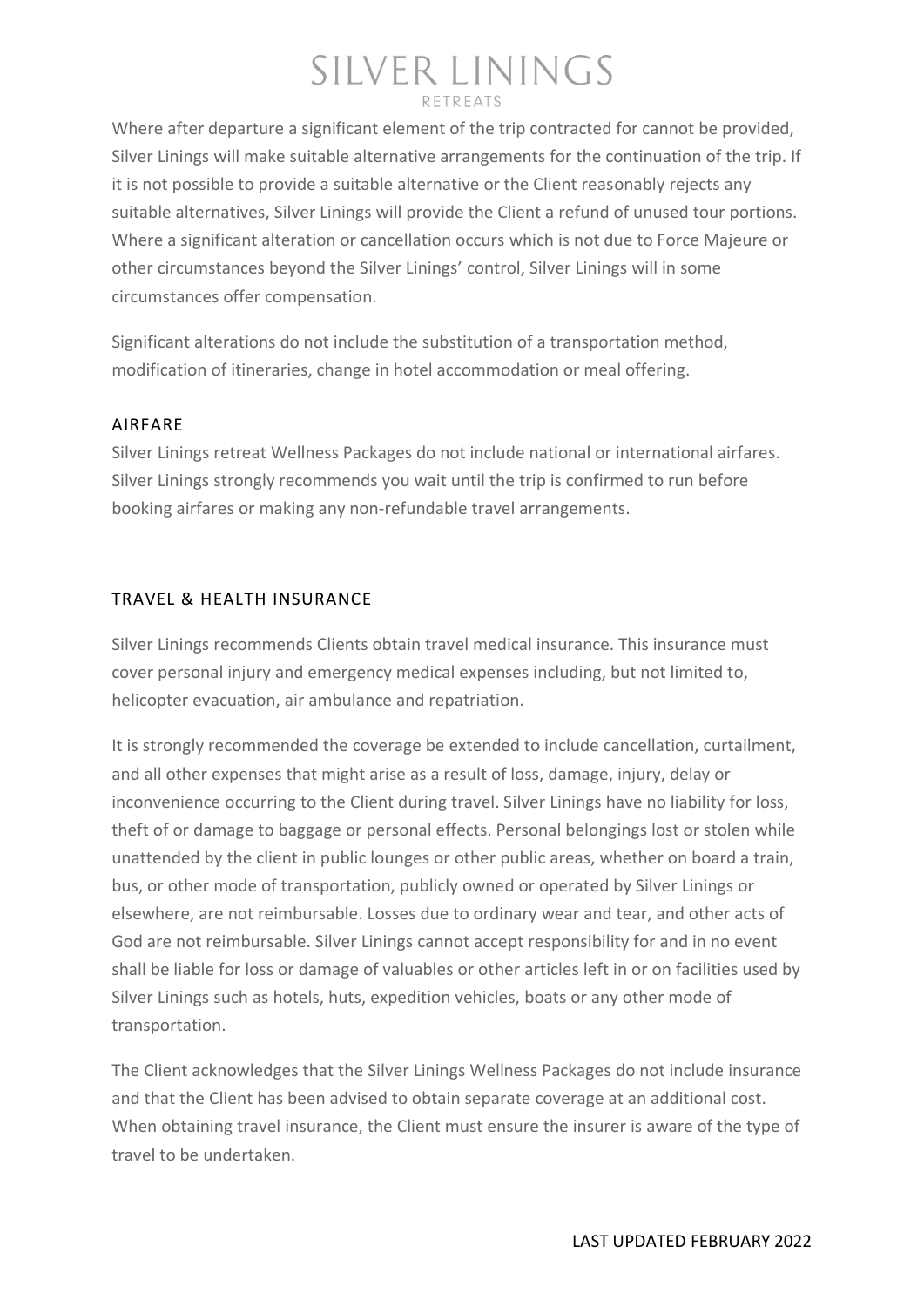## EVACUATION PROCEDURES AND COSTS

Silver Linings Retreat Leaders, local guides or other representative's decisions will at all times be final on all matters likely to affect the safety and well-being of the trip. We reserve the right to prohibit any retreat client from continuing on a trip with no right of refund if, in our opinion, that client's actions pose a threat to the safety of others, to the wildlife, themselves, or if the client's actions and/or behaviours are harming the enjoyment of the trip for others.

Evacuations costs are to be covered by the person being evacuated.

## CLAIMS & COMPLAINTS

If a Client has a complaint against Silver Linings, the Client must first inform the Retreat Leader at the earliest opportunity to allow the grievance to be rectified. If satisfaction is not reached, contact the Silver Linings Retreat Manager whilst on retreat so that Silver Linings is provided the opportunity to rectify the matter. Failure to indicate dissatisfaction whilst on retreat will result in the Client's ability to claim compensation from Silver Linings being extinguished or at least reduced. If satisfaction is still not reached through these means during the retreat, then any further complaint must be put in writing to Silver Linings within 30 days of the end of the trip.

### CLIENT RESPONSIBILITY

The Client acknowledges he or she may be visiting places where the political, cultural and geographical attributes present certain risks, dangers and physical challenges greater than those present in their daily life. By booking travel with Silver Linings, the Client acknowledges they have considered the potential risks, dangers and challenges, and expressly assumes the risks attendant to such travel conditions. The Client is solely responsible for acquainting themselves with customs, weather conditions, physical challenges, and laws in effect at each stop along the itinerary and is encouraged to locate or make contact prior to embarkation with their local embassy or consulate at the trip destination.

### SUPPLIERS & INDEPENDENT CONTRACTORS

Hotels/accommodation, shuttle services, excursions or other elements of Silver Linings Retreats may be arranged by Silver Linings with local suppliers who may themselves engage the services of local operators and/or sub-contractors. Silver Linings will at all times endeavour to appoint reputable and competent local suppliers.

The terms and conditions of the hotels and suppliers will be applicable. These may limit or exclude the liability of the hotel and supplier. The liability of Silver Linings will not exceed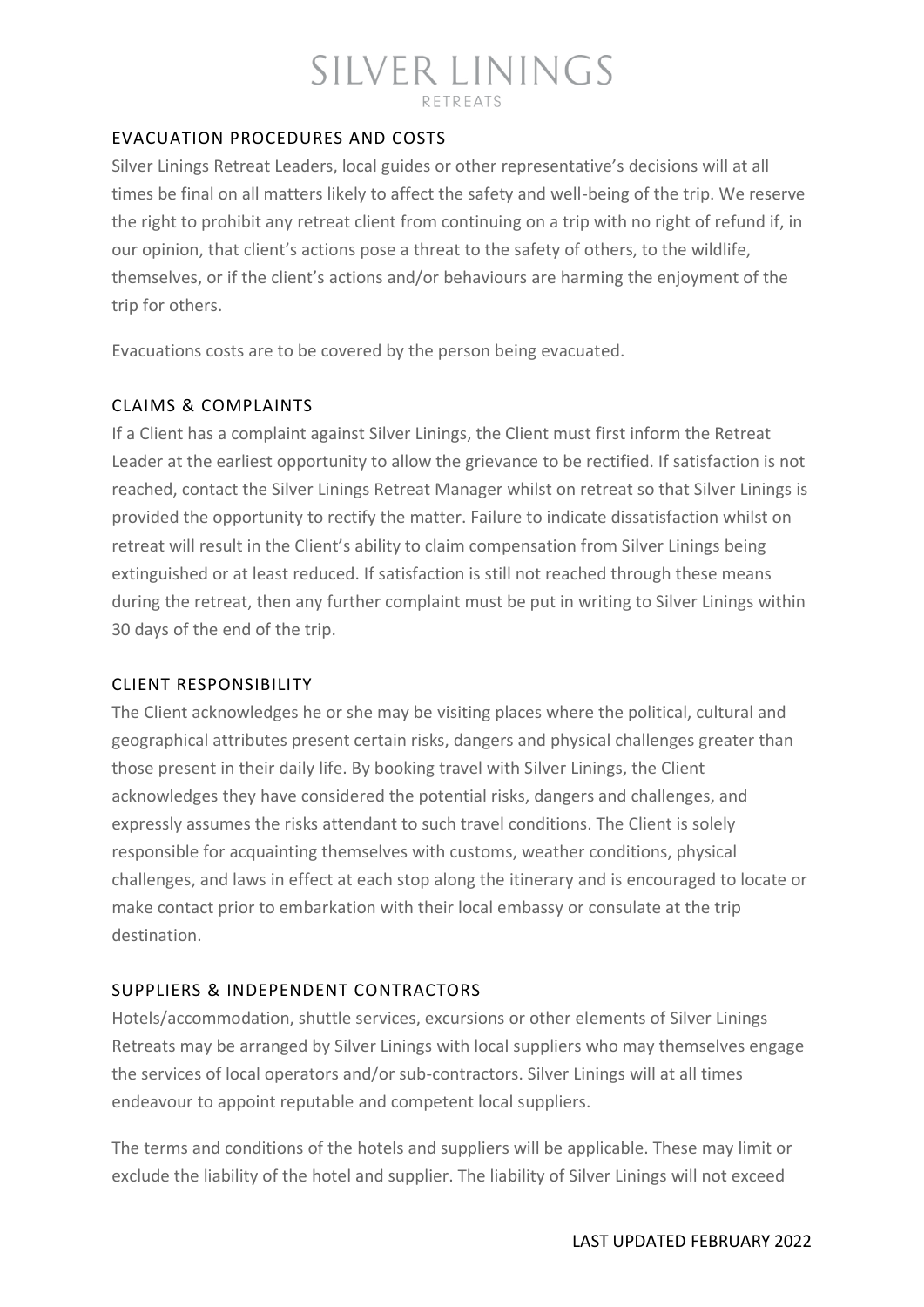## SILVER LININGS  $R$ FTRFATS

that of any supplier. Local laws and regulations of the relevant country will be relevant in assessing the performance of the services of any supplier. Neither Silver Linings, nor any carrier is liable for independent contractors.

## SAFETY & TRIP ENJOYMENT

We take your safety and well-being very seriously, which is why we partner with trained professionals for our all of domestic and international retreats. However, you are ultimately responsible for your safety, which is why we ask all retreat participants to sign a liability waiver before departure. To avoid possibly dangerous situations, it is extremely important that you obey any rules and regulations imposed by the Silver Linings Retreat Leaders and/or Local Guides and instructions given by them.

Silver Linings reserves the right to prohibit any Client from continuing on a trip with no right of refund if, in our opinion, that Client's actions pose a threat to the safety of them, others, or to the wildlife, or if that Client's actions or behaviours are seriously jeopardizing the enjoyment of the trip for others. The decision of the Silver Linings Retreat Leader or representative will at all times be final on all matters likely to affect the safety and wellbeing of the trip. All Clients must, at all times, strictly comply with the laws, customs, foreign exchange and drug regulations of all countries visited, and Silver Linings will not accept responsibility or liability for any Client who contravenes any laws or other regulations of any country visited.

## HEALTH & FITNESS

Most Silver Linings retreats should not be overly strenuous for people who are healthy and reasonably fit. If you (or anyone on whose behalf you are booking) are affected by any condition, medical or otherwise, that might affect your or other people's enjoyment of the trip, you must advise us of this at the time of booking. If your health or fitness changes between the time of booking and your trip departure date, you must notify the Silver Linings office of these changes before the retreat starts.

## PHOTOS, VIDEO AND CONTENT CREATION

In the course of participation in a Silver Linings retreat, photos or video may be taken by participants, guides and professional photographers. These images may be used in any Silver Linings promotional materials, website, all social media platforms (i.e. Instagram), etc., unless Clients specifically requests to the photographer or in writing to Silver Linings, to not use any material your image is depicted in. Otherwise, permission is granted to Silver Linings to perpetual, royalty-free, worldwide, irrevocable license to use such images for publicity and promotional purposes.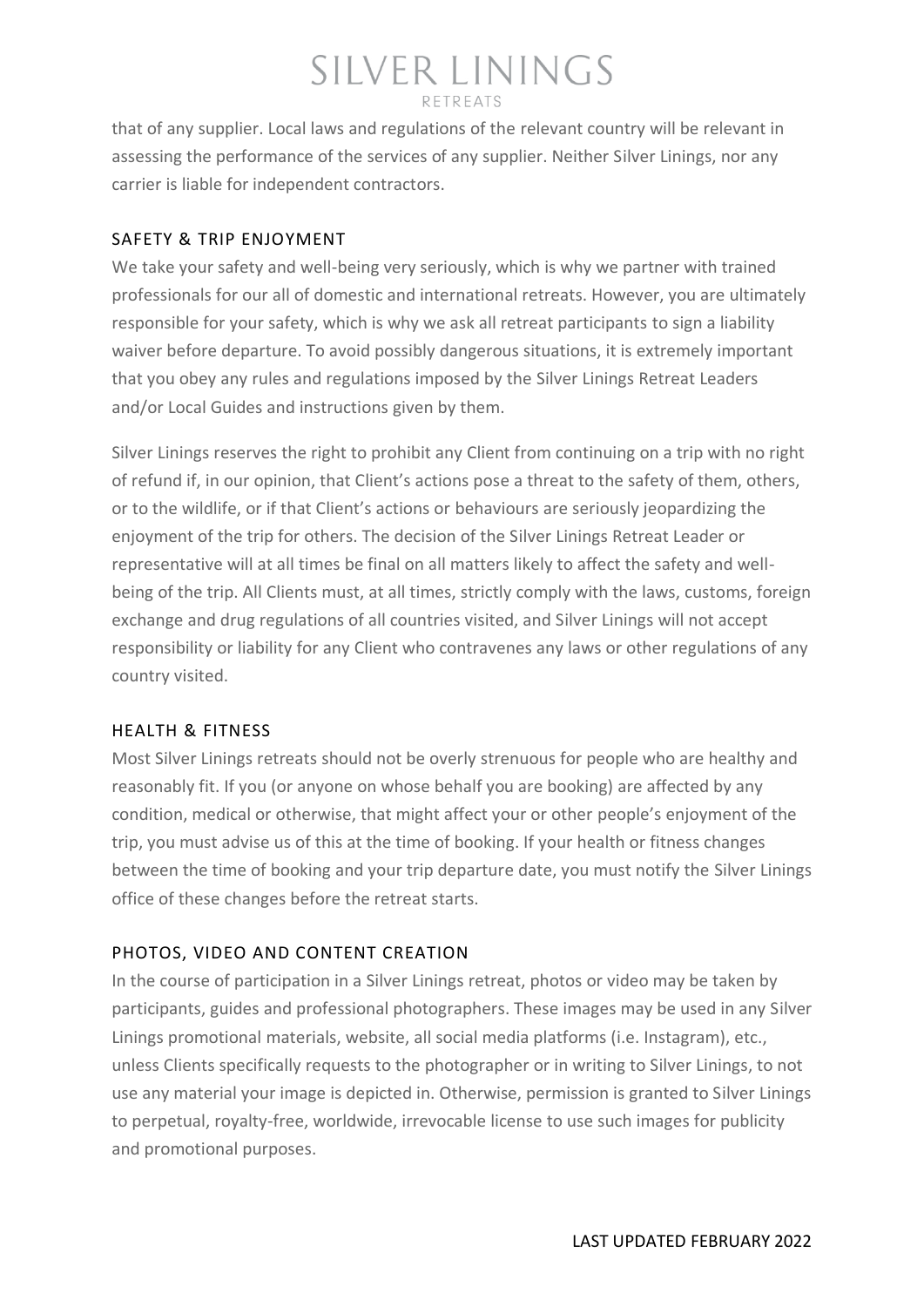## RETREAT ITINERARY CHANGES

Silver Linings and its partners reserve the right to alter retreat programs and itineraries due to weather, instructor availability/illness or other circumstances. These programs may be changed or cancelled at any moment during the retreat to assure the safety of our clients and staff. No responsibility is accepted for losses, expenses due to delays, changes of flights or other services because of strikes, accidents, sickness, damage, negligence, weather, war, changes in schedules or other similar causes.

Silver Linings and its partners do not assume responsibility for accidents or deaths that can be traced to the participants' negligence, acts of third parties or exterior circumstances such as weather, natural occurrences, ware or other similar causes.

## DATA PROTECTION

To ensure that retreats run smoothly, Silver Linings need to use personal information (such as name, address, special needs, health conditions, dietary requirements etc.) provided by Clients to Silver Linings, and also pass on such information to our hotel partners and other outfitters/guides or suppliers involved in the operation of the retreat. Silver Linings will apply appropriate security measures to protect such personal data and will only pass on data that is applicable to hotel partners, outfitters or suppliers responsible for the retreat. By completing the Silver Linings Retreat Booking Form, Clients consent to this information being transferred as required.

### LIABILITY

Silver Linings is not responsible for any improper or non-performance of any services forming part of the Contract which are wholly attributable to the fault of the Client, the unforeseeable or unavoidable act or omission of a third party unconnected with the provision of any services to be provided under the Contract; unusual and unforeseeable circumstances beyond the control of Silver Linings and/or the relevant supplier, the consequences of which could not have been avoided even if all due care had been exercised including (but not limited to) an event of force majeure; or any event which Silver Linings and/or the relevant supplier could not even with all due care have foreseen or forestalled.

In the event that Silver Linings is responsible for any death, injury or illness caused by the negligent acts and/or omissions of its suppliers of services which form part of the Contract then Silver Linings Retreats limits its liability.